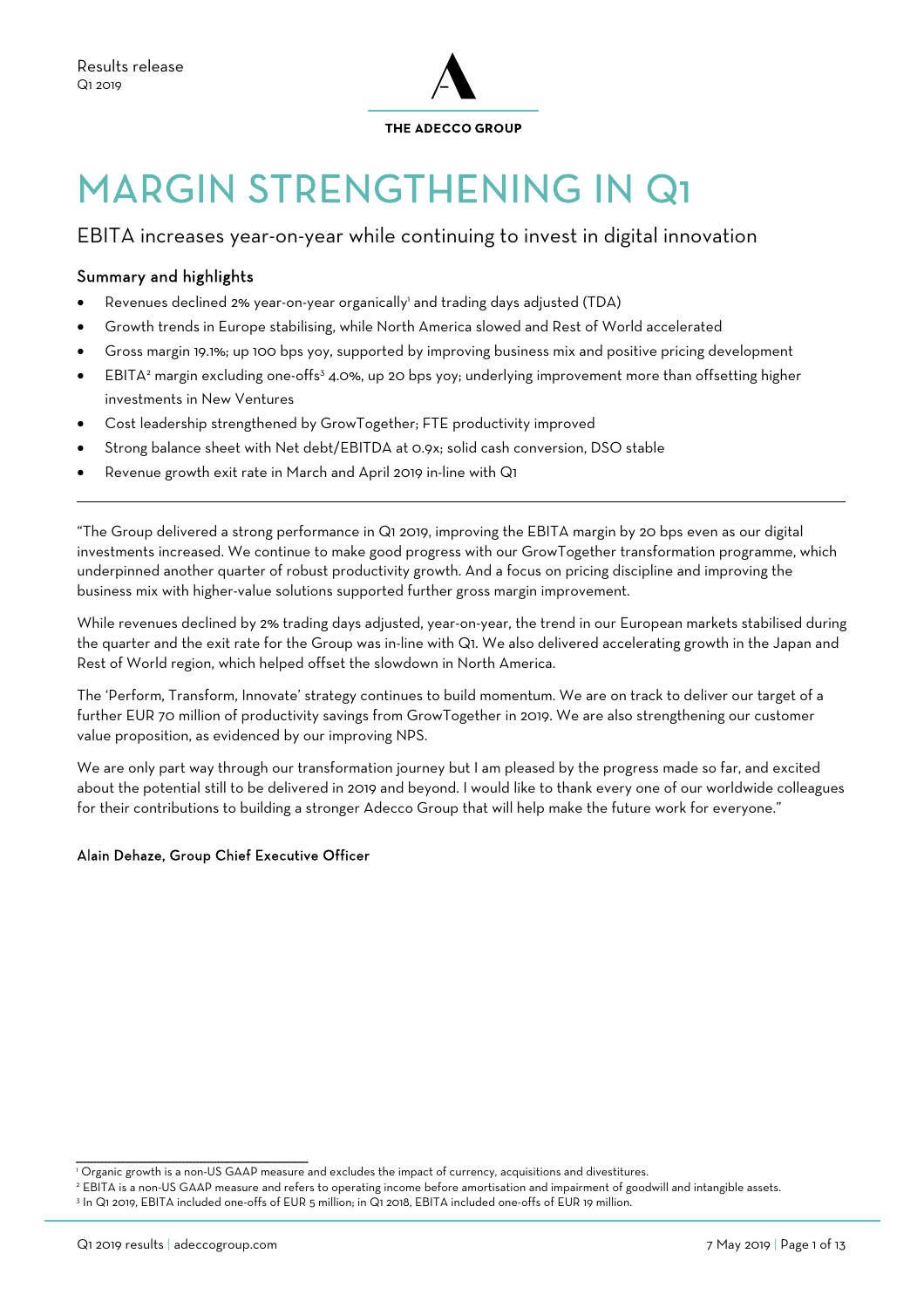

## Key figures overview

|                                                    |         |         | Change % |            |
|----------------------------------------------------|---------|---------|----------|------------|
| <b>EUR</b> millions unless stated                  | Q1 2019 | Q1 2018 | Reported | Organic    |
| Summary of income<br>statement information         |         |         |          |            |
| Revenues                                           | 5,645   | 5,692   | $-1%$    | $-2\%^{4}$ |
| Gross profit                                       | 1,080   | 1,033   | 5%       | <b>O%</b>  |
| EBITA excluding one-offs                           | 226     | 214     | 6%       | 8%         |
| <b>EBITA</b>                                       | 221     | 194     | 14%      | 17%        |
| Net income/(loss) attributable to                  |         |         |          |            |
| Adecco Group shareholders                          | 133     | 130     | 2%       |            |
| Diluted EPS (EUR)                                  | O.82    | O.78    | 4%       |            |
| Gross margin                                       | 19.1%   | 18.1%   | 100 bps  | 60 bps     |
| EBITA margin excluding one-offs                    | 4.0%    | 3.8%    | 20 bps   | 40 bps     |
| EBITA margin                                       | 3.9%    | 3.4%    | 50 bps   | 70 bps     |
| Summary of cash flow<br>and net debt information   |         |         |          |            |
| Free cash flow <sup>5</sup> before interest        |         |         |          |            |
| and tax paid (FCFBIT)                              | 191     | 15      |          |            |
| Free cash flow (FCF)                               | 133     | (19)    |          |            |
| Net debt <sup>6</sup>                              | 1,096   | 1,143   |          |            |
| Days sales outstanding                             | 53      | 53      |          |            |
| Cash conversion <sup>7</sup>                       | 99%     | 75%     |          |            |
| Net debt to EBITDA <sup>8</sup> excluding one-offs | O.9x    | 1.0x    |          |            |

<sup>4</sup> In Q1 2019, organic revenue declined by 2% and declined by 2% trading days adjusted (TDA).

<sup>5</sup> Free cash flow is a non-US GAAP measure and comprises cash flows from operating activities less capital expenditures.

 $\degree$  Net debt is a non-US GAAP measure and comprises short-term and long-term debt less cash and cash equivalents and short-term investments.<br>7 Cash conversion is a non-US GAAP measure and is calculated as last 4 quarters

<sup>8</sup> Net debt to EBITDA is a non-US GAAP measure and is calculated as net debt at period end divided by last 4 quarters of EBITA excluding one-offs plus depreciation.

## Q1 2019 financial performance

#### Group performance overview

Revenues in Q1 2019 declined by 2% year-on-year organically and trading days adjusted (TDA), slightly below the Q4 2018 decline of 1%. Growth trends stabilised in the majority of European markets, while the trend weakened in North America, due mainly to professional staffing. Growth in Japan and the Rest of World accelerated, led by Japan. Permanent placement revenues were up 5% organically year-on-year, following very strong growth during 2018.

Gross margin was 19.1%, an increase of 100 bps year-on-year, on a reported basis, and 60 bps organically. Temporary staffing gross margin was up 40 bps, supported by continued positive price/mix developments. EBITA margin excluding one-offs increased 20 bps year-on-year, to 4.0%. This included an underlying improvement of approximately 30 bps (excluding the impact of increased investments in New Ventures and the German transformation), supported by GrowTogether programme savings. DSO was 53 days, stable when compared to the prior year and Q4 2018. Cash from operating activities was EUR 181 million and cash conversion was 99%.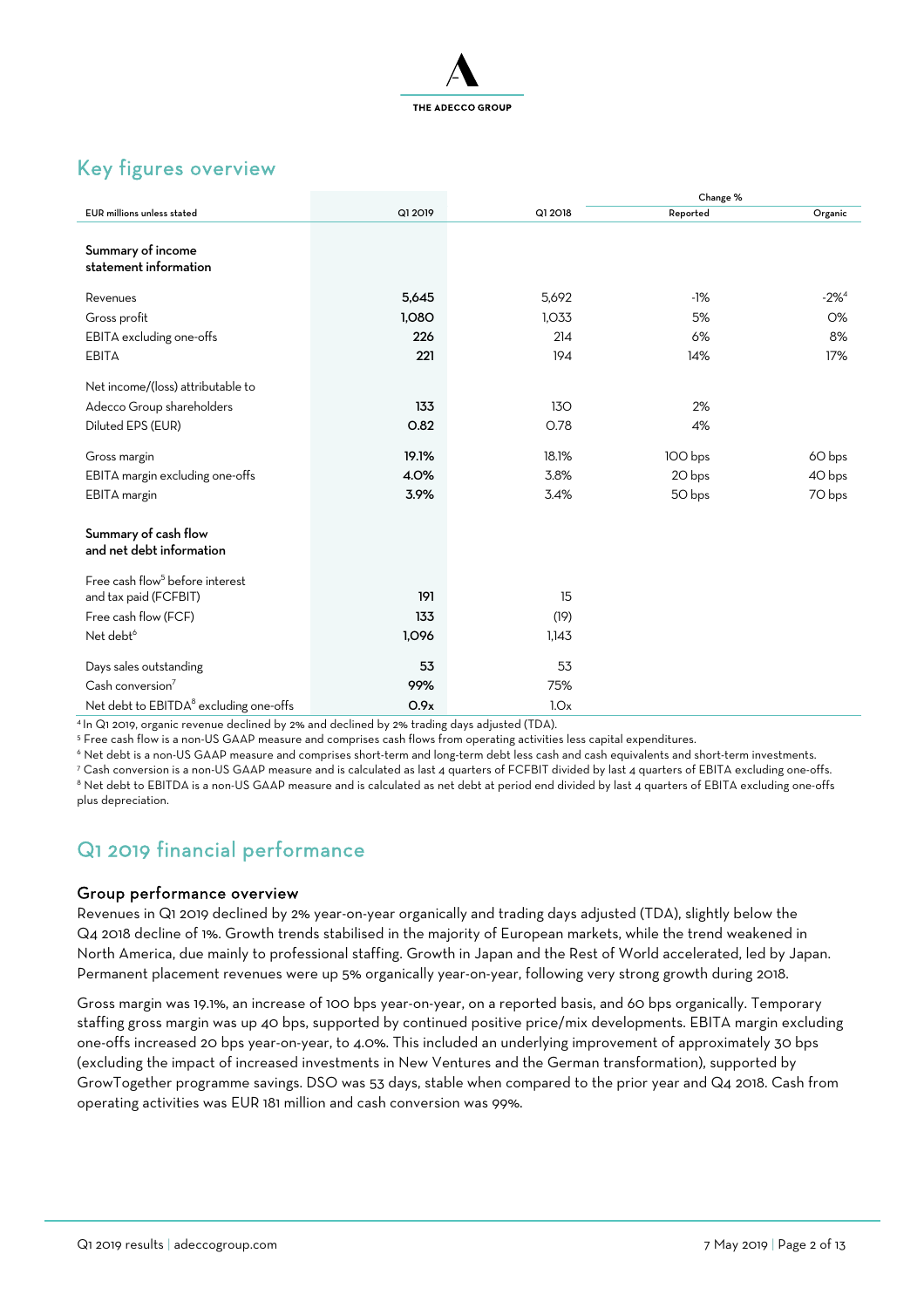

#### Revenues

Q1 2019 revenues were EUR 5,645 million, down 1% year-on-year on a reported basis. Currency movements had a positive impact on revenues of approximately 1% and M&A had a positive impact of around 0.5%, while the number of working days had a negative impact of around 1%. On an organic and trading days adjusted basis revenues decreased by approximately 2%.

Temporary staffing revenues declined by 3%, to EUR 4,827 million; permanent placement revenues increased by 5%, to EUR 144 million; revenues from career transition were EUR 86 million, down 5%; and revenues in outsourcing and other activities were EUR 588 million, up 4% compared to the prior year, all on an organic basis. By business line, on an organic basis, revenues were down 3% in General Staffing, down 2% in Professional Staffing, and up 4% in Solutions.

#### Gross Profit

Gross profit was EUR 1,080 million in Q1 2019, up 5% on a reported basis and stable organically. Gross margin was 19.1%, up 100 bps compared to Q1 2018. Currency and the consolidation of General Assembly and Vettery had a positive impact on gross margin of 10 bps and 30 bps, respectively. Therefore, on an organic basis, the gross margin was up 60 bps, comprising positive contributions from temporary staffing (+40 bps) and permanent placement (+20 bps), a negative contribution from career transition (-5 bps) and a positive from other activities (+5 bps). The improvement of 40 bps in the temporary staffing gross margin was driven by a positive development in price/mix (+20 bps), as well as favourable bank holiday timing (+10 bps) and the base effect of unusually high sickness rates and strikes in Germany in the prior year (+10 bps).

#### Selling, General and Administrative Expenses (SG&A)

SG&A excluding one-offs was EUR 854 million, up 4% year-on-year on a reported basis. On an organic basis, SG&A excluding one-offs declined 1% year-on-year, reflecting good cost management and benefits from the GrowTogether programme. Average FTE employees were 34,480 during Q1 2019, down 2% organically year-on-year. The number of branches declined 2% organically year-on-year. In Q1 2019, one-offs comprised acquisition-related costs of EUR 3 million and restructuring costs of EUR 2 million, compared to restructuring costs of EUR 19 million in Q1 2018.

#### EBITA

EBITA was EUR 221 million. EBITA excluding one-offs was EUR 226 million, up 8% organically. EBITA margin excluding one-offs was 4.0%, up 20 bps year-on-year on a reported basis. Increased investments in the New Ventures had a negative impact of 20 bps and the business transformation in Germany had a negative impact of 10 bps. Favourable bank holiday timing and prior year non-recurring items had a positive impact of 20 bps. This leaves an underlying improvement of approximately 30 bps year-on-year, supported by GrowTogether productivity savings and the positive temporary staffing price/mix development. The conversion ratio of gross profit into EBITA excluding one-offs was 20.9%, up 20 bps on a reported basis and up 150 bps organically year-on-year.

#### Amortisation of Intangible Assets

Amortisation of intangible assets was EUR 14 million, compared to EUR 9 million in Q1 2018.

#### Operating Income

Operating income was EUR 207 million, compared to EUR 185 million in Q1 2018.

#### Interest Expense and Other Income/(Expenses), net

Interest expense was EUR 8 million, compared to EUR 12 million in Q1 2018. Other income/(expenses), net was an expense of EUR 1 million in Q1 2019, compared to an income of EUR 13 million in Q1 2018.

#### Provision for Income Taxes

In Q1 2019, the effective tax rate was 33%, compared to 30% in Q1 2018. The increase in the effective tax rate in 2019 is attributable to higher taxable income in France, resulting from the replacement of the CICE wage subsidies, which were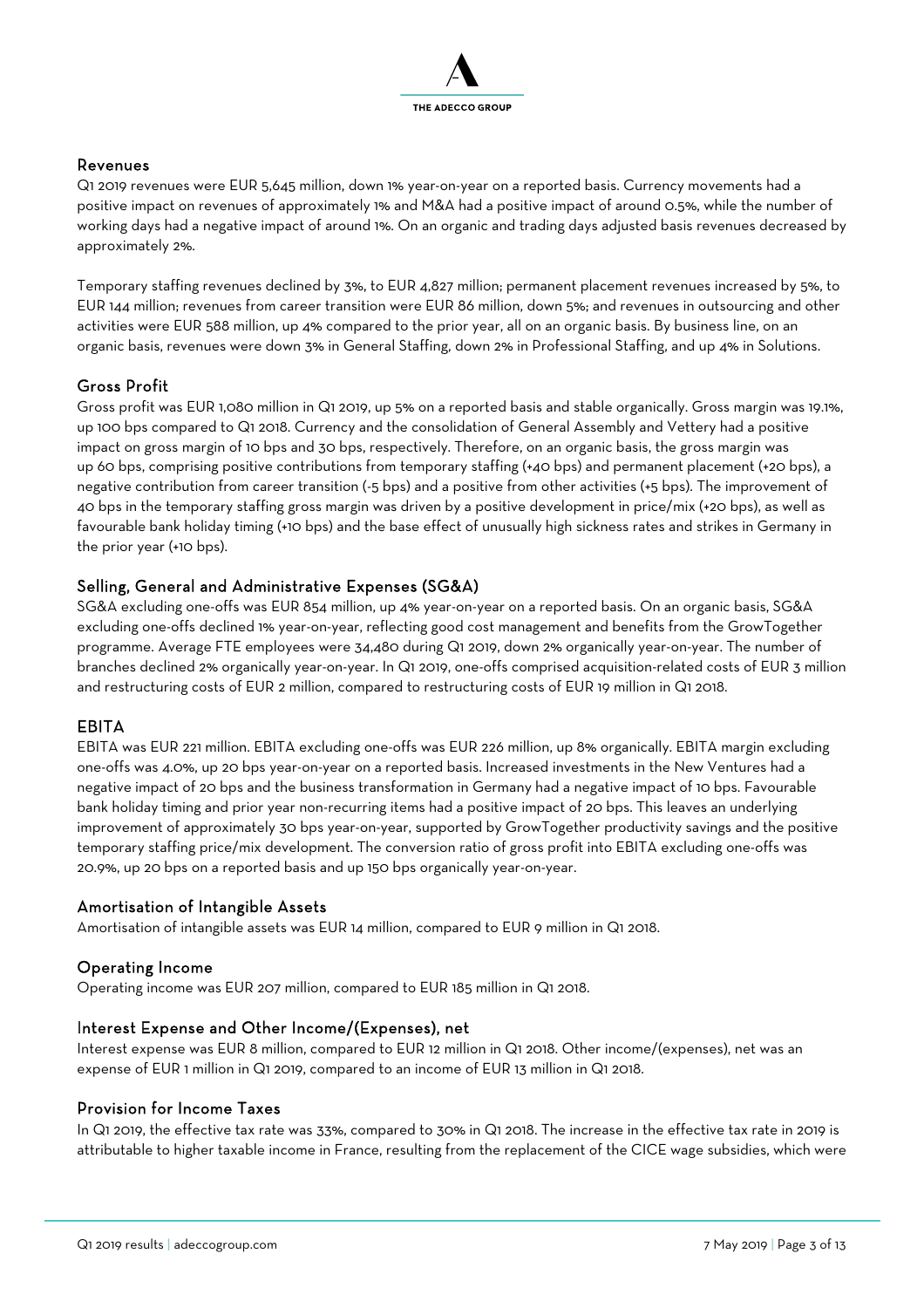

previously tax exempt. In Q1 2019, discrete events had a negligible impact on the effective tax rate, whereas in Q1 2018 discrete events increased the effective tax rate by around 3%.

#### Net Income/(Loss) Attributable to Adecco Group Shareholders and EPS

Net income attributable to Adecco Group shareholders was EUR 133 million, compared to EUR 130 million in Q1 2018. Basic EPS was EUR 0.82, compared to EUR 0.79 in Q1 2018.

#### Cash Flow and Net Debt

Cash flow from operating activities was EUR 181 million in Q1 2019, compared to EUR 16 million in Q1 2018, benefiting from a working capital inflow and the replacement of CICE in France. DSO was 53 days in Q1 2019, stable year-on-year. Capex was EUR 48 million compared to EUR 35 million in the same period in the previous year, with the increase primarily relating to digital and IT infrastructure investments. The rolling last 4 quarters cash conversion ratio was 99% in Q1 2019, compared to 75% in Q1 2018. Net debt was EUR 1,096 million at 31 March 2019, and the ratio of net debt to EBITDA excluding one-offs was 0.9x, compared to EUR 1,124 million (1.0x) at 31 December 2018.

## Q1 2019 segment operating performance

#### Revenues and revenue growth

|                                           |         | Variance<br>Revenues |          |         |                          |         |  |  |
|-------------------------------------------|---------|----------------------|----------|---------|--------------------------|---------|--|--|
| EUR millions unless stated                | Q1 2019 | Q1 2018              | Reported | Organic | Organic TDA <sup>9</sup> | Q1 2019 |  |  |
|                                           |         |                      |          |         |                          |         |  |  |
| France                                    | 1,283   | 1,315                | $-2%$    | $-2%$   | -1%                      | 23%     |  |  |
| N. America, UK & I. General Staffing      | 714     | 677                  | 6%       | 1%      | 2%                       | 13%     |  |  |
| N. America, UK & I. Professional Staffing | 846     | 856                  | -1%      | -6%     | -5%                      | 15%     |  |  |
| Germany, Austria, Switzerland             | 482     | 525                  | $-8%$    | $-9%$   | $-10%$                   | 8%      |  |  |
| Benelux and Nordics                       | 466     | 511                  | -9%      | $-7%$   | -6%                      | 8%      |  |  |
| Italy                                     | 457     | 477                  | -4%      | -4%     | -4%                      | 8%      |  |  |
| Japan                                     | 343     | 301                  | 14%      | 6%      | 8%                       | 6%      |  |  |
| Iberia                                    | 264     | 273                  | $-3%$    | -3%     | -4%                      | 5%      |  |  |
| Rest of World                             | 661     | 657                  | 1%       | 4%      | 4%                       | 12%     |  |  |
| Career Transition & Talent Development    | 129     | 100                  | 29%      | $O\%$   | O%                       | 2%      |  |  |
| Adecco Group                              | 5,645   | 5,692                | -1%      | -2%     | $-2%$                    | 100%    |  |  |

9 TDA = trading days adjusted

#### EBITA and EBITA margin excluding one-offs

|                                           | EBITA excluding one-offs |         | EBITA margin excluding one-offs |         |             | % of EBITA <sup>10</sup> |
|-------------------------------------------|--------------------------|---------|---------------------------------|---------|-------------|--------------------------|
| EUR millions unless stated                | Q12O19 <sup>11</sup>     | Q1 2018 | Q1 2019                         | Q1 2018 | Variance    | Q1 2019                  |
|                                           |                          |         |                                 |         |             |                          |
| France                                    | 72                       | 69      | 5.6%                            | 5.2%    | 40 bps      | 27%                      |
| N. America, UK & I. General Staffing      | 19                       | 16      | 2.7%                            | 2.3%    | 40 bps      | 7%                       |
| N. America, UK & I. Professional Staffing | 40                       | 42      | 4.7%                            | 5.0%    | $(3O)$ bps  | 15%                      |
| Germany, Austria, Switzerland             | 8                        | 6       | 1.6%                            | 1.2%    | 40 bps      | 3%                       |
| Benelux and Nordics                       | 12                       | 10      | 2.5%                            | 1.9%    | 60 bps      | 5%                       |
| Italy                                     | 34                       | 35      | 7.6%                            | 7.4%    | 20 bps      | 13%                      |
| Japan                                     | 25                       | 22      | 7.4%                            | 7.2%    | 20 bps      | 9%                       |
| Iberia                                    | 14                       | 13      | 5.1%                            | 4.6%    | 50 bps      | 5%                       |
| Rest of World                             | 21                       | 18      | 3.3%                            | 2.8%    | 50 bps      | 8%                       |
| Career Transition & Talent Development    | 21                       | 26      | 15.8%                           | 25.6%   | $(98O)$ bps | 8%                       |
| Corporate                                 | (4O)                     | (43)    |                                 |         |             |                          |
| Adecco Group                              | 226                      | 214     | 4.0%                            | 3.8%    | 20 bps      | 100%                     |

10 % of EBITA excluding one-offs and before Corporate.

<sup>11</sup> See page 10 for a reconciliation of EBITA to EBITA excluding one-offs by segment.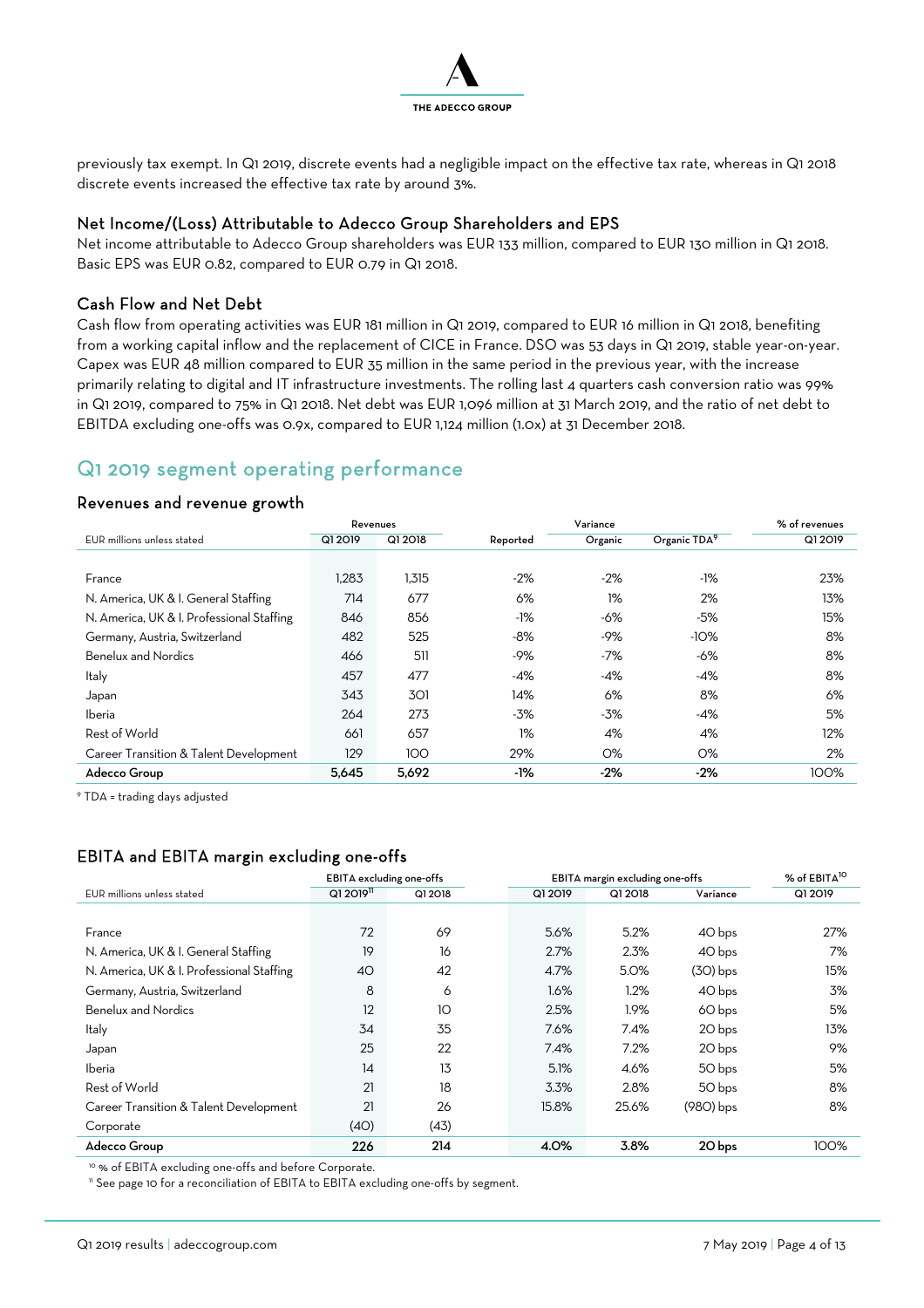

#### Note: all revenue growth rates in this section are year-on-year on an organic basis, unless otherwise stated

In France, revenues were EUR 1,283 million, a decline of 2%, or a decline of 1% trading days adjusted. Growth was stable compared to Q4 2018 and broadly in-line with the market. Revenues decreased by 3% in General Staffing, which accounts for over 90% of revenues, and grew by 11% in Professional Staffing. By industry, declines in manufacturing, logistics and retail were partially offset by growth in automotive and construction. Permanent placement revenues were up 11%. EBITA was EUR 72 million with a margin of 5.6%, up 40 bps year-on-year. Margin improvement was driven by pricing, business mix and higher productivity, linked to the GrowTogether programme. This offset increased employee profit sharing, resulting from the replacement of the CICE wage subsidies.

In North America, UK & Ireland General Staffing, revenues were EUR 714 million, an increase of 1%, or 2% trading days adjusted. North America General Staffing, which accounts for approximately 75% of revenues, was flat, or up 2% trading days adjusted. The slower growth compared to Q4 2018 (+6% trading days adjusted) mainly related to strong seasonal demand in the previous quarter, which did not benefit Q1 2019. UK & Ireland General Staffing represents approximately 25% of revenues and was up 3%, with market conditions remaining muted. Permanent placement revenues were down 2% in North America General Staffing, with growth in the US offset by a decline in Canada, and down 6% in UK & Ireland General Staffing. Overall EBITA was EUR 19 million, representing a margin of 2.7%, compared to 2.3% in Q1 2018. Improved profitability was driven by higher gross margin and GrowTogether initiatives, which supported a strong improvement in FTE productivity.

In North America, UK & Ireland Professional Staffing, revenues were EUR 846 million, down 6% or down 5% trading days adjusted. North America Professional Staffing represents approximately 65% of revenues and was down 8%, or 6% trading days adjusted. Continued strong growth in Medical & Science was offset by declines in IT, Finance & Legal and Engineering & Technical. Growth in Legal was negatively impacted by the ending of a number of large client projects, the impact of which will continue for the remainder of the year. UK & Ireland Professional Staffing represents approximately 35% of revenues and was down 2%, impacted by Brexit related client uncertainty. Permanent placement revenues were up 3% in North America Professional Staffing and down 6% in UK & Ireland Professional Staffing. Overall EBITA excluding one-offs was EUR 40 million with a margin of 4.7%, down 30 bps year-on-year. GrowTogether productivity improvements and positive price/mix was more than offset by investments in the digital permanent recruitment platform Vettery.

In Germany, Austria, Switzerland, revenues were EUR 482 million, down 9%, or down 10% trading days adjusted. In Germany & Austria, revenues declined 11%, or 12% trading days adjusted, driven by the market slowdown, regulatory changes and the consolidation of the Adecco and Tuja general staffing businesses. In Switzerland, revenues declined by 1%, or by 2% trading days adjusted, against a challenging prior year comparison base. For the region, EBITA excluding one-offs was EUR 8 million, with an EBITA margin of 1.6%, a year-on-year increase of 40 bps. The margin improvement was driven by the favourable timing of bank holidays, which offset higher bench costs and negative operating leverage in Germany.

In Benelux and Nordics, revenues were EUR 466 million, down 7%, or down 6% trading days adjusted. In the Nordics, revenues declined 1%, or 2% trading days adjusted, with growth in Norway offset by a decline in Sweden. Revenues in Benelux were down 11%, or down 10% trading days adjusted. Belgium experienced a low-single-digit revenue decline, while the Netherlands declined double-digits, due to softer market conditions and a repositioning of the business away from high volume, lower value activities. EBITA was EUR 12 million, with an EBITA margin of 2.5%, compared to 1.9% in Q1 2018. The margin was positively impacted by improved business mix and cost actions.

In Italy, revenues were EUR 457 million, down 4%, driven in particular by weakness in manufacturing and automotive sectors. EBITA was EUR 34 million and the margin was 7.6%, up 20 bps year-on-year, supported by improvement in the temporary staffing gross margin and strong growth in permanent placement, where revenues increased by 18%.

In Japan, revenues were EUR 343 million, up 6%, or up 8% trading days adjusted, with good growth in professional staffing and permanent placement. EBITA was EUR 25 million and the EBITA margin was 7.4%, an increase of 20 bps year-on-year driven by business mix and productivity improvements.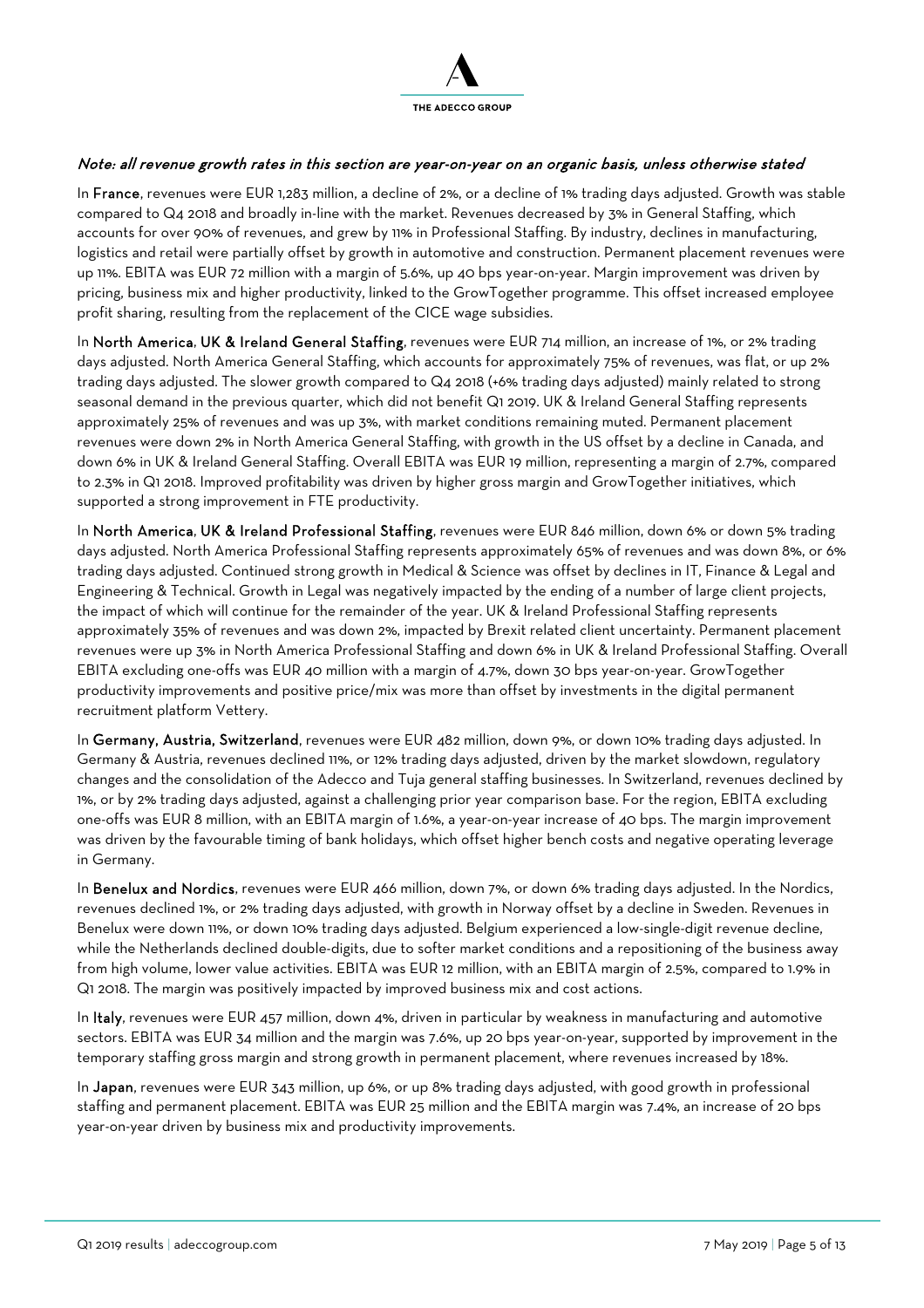

In Iberia, revenues were EUR 264 million, down 3%, or down 4% trading days adjusted. EBITA was EUR 14 million. The EBITA margin increased 50 bps year-on-year to 5.1%, driven by positive pricing development and business mix, with good growth in perm and with SME clients.

In Rest of World, revenues were EUR 661 million, up 4%. Revenues grew 10% in Australia & New Zealand, 6% in Latin America, 3% in Asia, 5% in India and were flat in Eastern Europe & MENA, all trading days adjusted. For the region, EBITA excluding one-offs was EUR 21 million with a margin of 3.3%, up 50 bps compared to last year's EBITA margin, supported by a continued focus on client profitability.

In Career Transition and Talent Development (including Lee Hecht Harrison and General Assembly), revenues were flat organically at EUR 129 million. Revenues in career transition declined mid-single-digit, reflecting the counter-cyclical nature of the business and high proportion of revenues coming from North America where the economy remains robust. Meanwhile, growth in talent development was strong. EBITA excluding one-offs was EUR 21 million, representing an EBITA margin of 15.8%, compared to 25.6% in Q1 2018. The lower EBITA margin year-on-year resulted from investments in General Assembly.

### Management outlook

In Q1 2019, Group revenues declined by 2% year-on-year organically and trading days adjusted (TDA). The exit growth rate in March and April was inline with the first quarter.

The timing of bank holidays will have a negative impact of approximately 10 bps on gross margin in Q2 2019.

The replacement of CICE in France will have a negative impact on cash conversion in Q2 2019. For full-year 2019 it will have a broadly neutral cash flow impact.

#### Q1 2019 results conference calls

There will be a media conference call at 9.00 am CEST and an analyst and investor conference call at 11.00 am CEST. The conference calls can be followed either via webcast (media conference, analyst conference) or via telephone call:

UK/Global + 44 (0) 207 107 0613

United States  $+ 1 (1) 631 570 56 13$ 

Cont. Europe  $+$  41 (0) 58 310 50 00

The Q1 2019 results presentation will be available through the webcasts and will be published on the Investor Relations section on the Group's website.

For further information please contact:

#### The Adecco Group Investor Relations

investor.relations@adeccogroup.com or +41 (0) 44 878 88 88

#### The Adecco Group Press Office

media@adeccogroup.com or +41 (0) 44 878 87 87

adeccogroup.com Facebook: facebook.com/theadeccogroup Twitter: @AdeccoGroup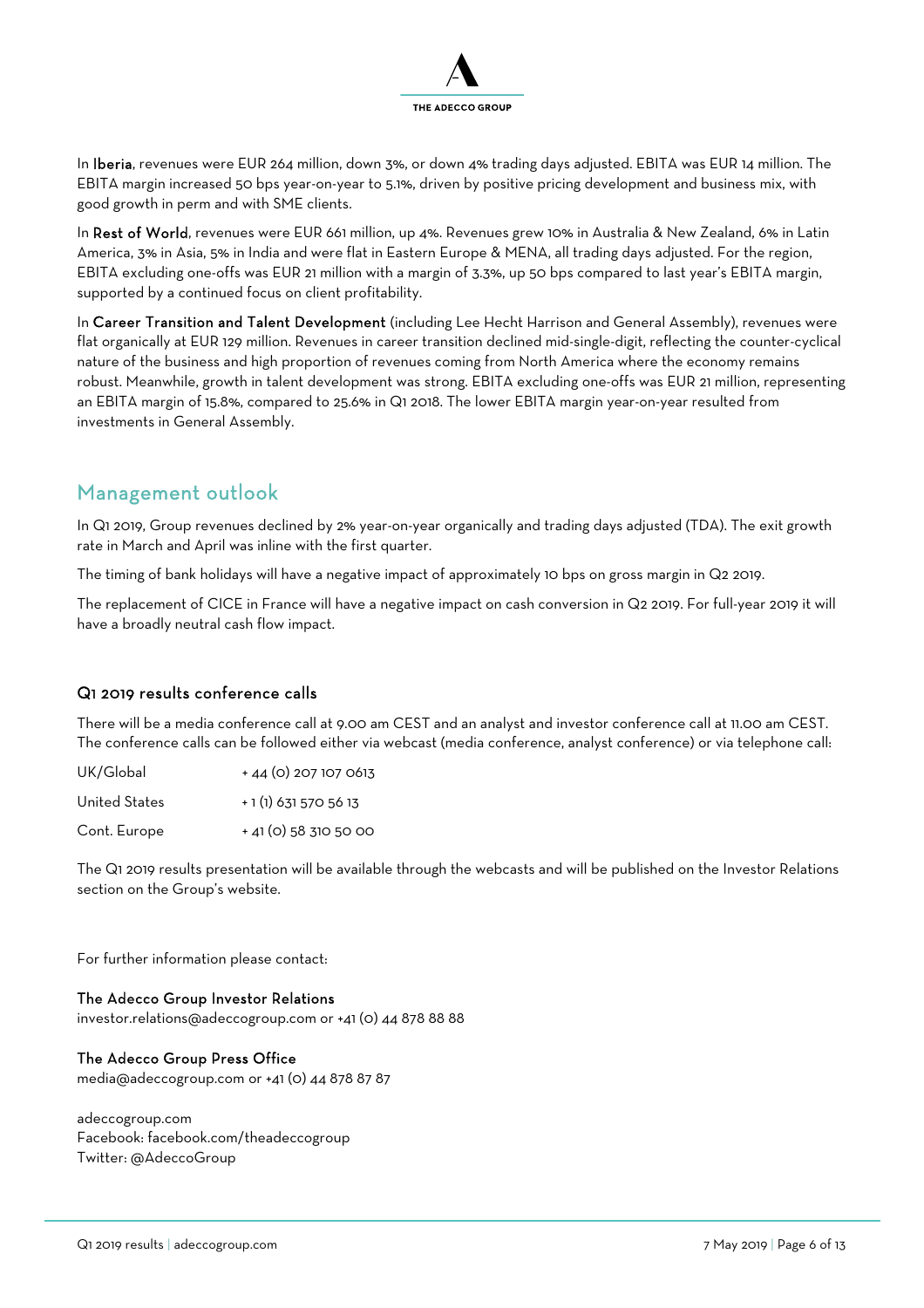

#### Financial Agenda

- Q2 2019 results 8 August 2019
- 
- Q4 2019 results 27 February 2020
- Q3 2019 results 5 November 2019
- 

#### Forward-looking statements

Information in this release may involve guidance, expectations, beliefs, plans, intentions or strategies regarding the future. These forward-looking statements involve risks and uncertainties. All forward-looking statements included in this release are based on information available to Adecco Group AG as of the date of this release, and we assume no duty to update any such forward-looking statements. The forward-looking statements in this release are not guarantees of future performance and actual results could differ materially from our current expectations. Numerous factors could cause or contribute to such differences. Factors that could affect the Company's forward-looking statements include, among other things: global GDP trends and the demand for temporary work; changes in regulation of temporary work; intense competition in the markets in which the Company operates; integration of acquired companies; changes in the Company's ability to attract and retain qualified internal and external personnel or clients; the potential impact of disruptions related to IT; any adverse developments in existing commercial relationships, disputes or legal and tax proceedings.

## About the Adecco Group

The Adecco Group is the world's leading HR solutions partner. We provide more than 700,000 people with permanent and flexible employment every day. With more than 34,000 employees in 60 countries, we transform the world of work one job at a time. Our colleagues serve more than 100,000 organisations with the talent, HR services and cutting-edge technology they need to succeed in an ever-changing global economy. As a Fortune Global 500 company, we lead by example, creating shared value that meets social needs while driving business innovation. Our culture of inclusivity, fairness and teamwork empowers individuals and organisations, fuels economies, and builds better societies. These values resonate with our employees, who voted us number 5 on the Great Place to Work® - World's Best Workplaces 2018 list. We make the future work for everyone.

The Adecco Group is based in Zurich, Switzerland. Adecco Group AG is registered in Switzerland (ISIN: CH0012138605) and listed on the SIX Swiss Exchange (ADEN). The group is powered by ten global brands: Adecco, Adia, Badenoch & Clark, General Assembly, Lee Hecht Harrison, Modis, Pontoon, Spring Professional, Vettery and YOSS.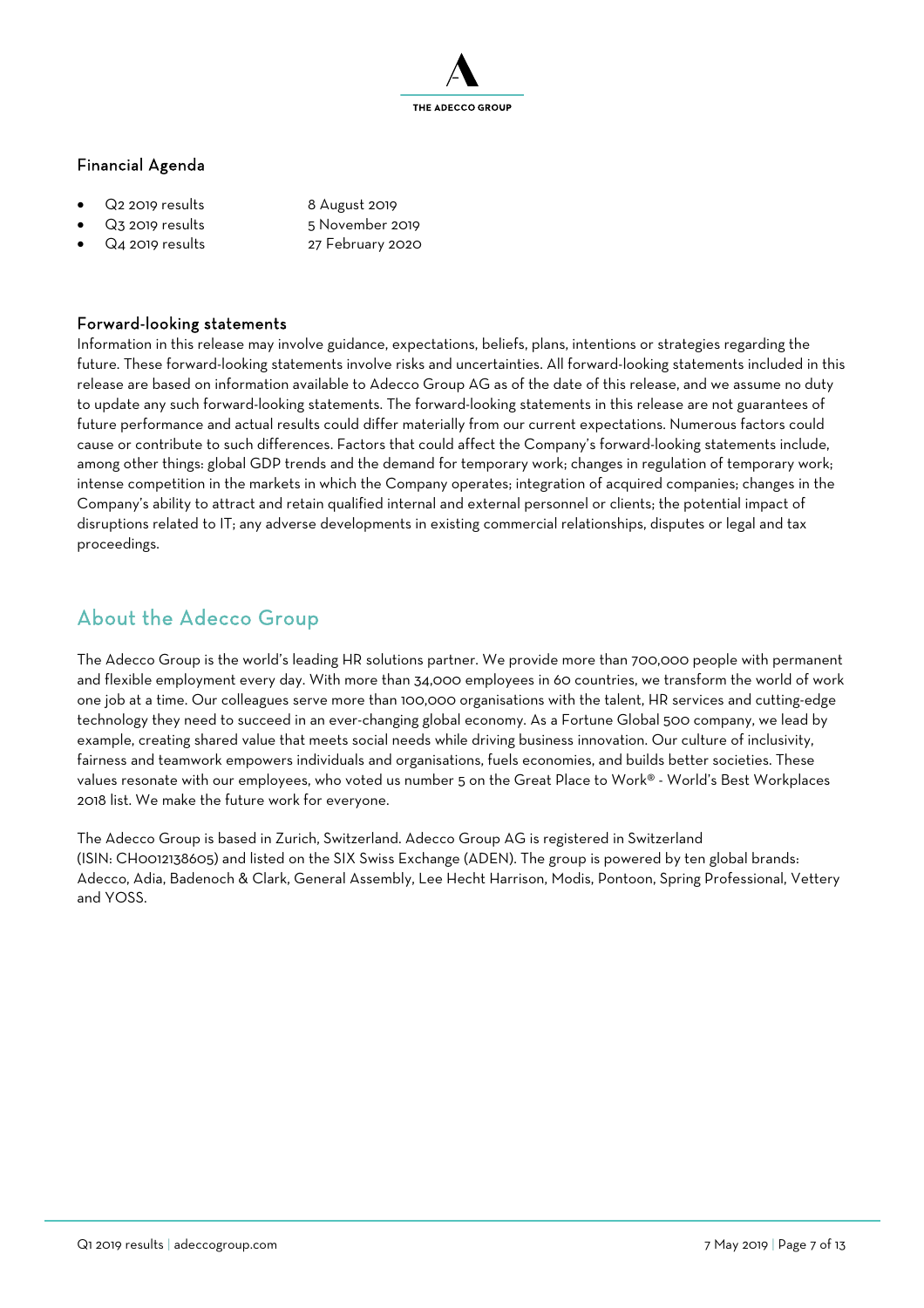

## Revenues by segment and by business line

| Revenues by segment                                     | Q۱    |       |            | Variance % |
|---------------------------------------------------------|-------|-------|------------|------------|
| EUR millions                                            | 2019  | 2018  | <b>EUR</b> | Constant   |
|                                                         |       |       |            | currency   |
| France                                                  | 1,283 | 1,315 | $-2%$      | $-2%$      |
| N. America, UK & I. General Staffing                    | 714   | 677   | 6%         | 1%         |
| N. America, UK & I. Professional Staffing <sup>1)</sup> | 846   | 856   | $-1%$      | -5%        |
| Germany, Austria, Switzerland                           | 482   | 525   | $-8%$      | $-9%$      |
| Benelux and Nordics <sup>1)</sup>                       | 466   | 511   | $-9%$      | -8%        |
| Italy                                                   | 457   | 477   | -4%        | -4%        |
| Japan <sup>1)</sup>                                     | 343   | 301   | 14%        | 7%         |
| Iberia                                                  | 264   | 273   | -3%        | -3%        |
| Rest of World                                           | 661   | 657   | 1%         | 4%         |
| Career Transition & Talent Development <sup>17</sup>    | 129   | 100   | 29%        | 25%        |
|                                                         |       |       |            |            |
| Adecco Group                                            | 5,645 | 5,692 | -1%        | -2%        |

| Revenues by business line <sup>2)</sup> | Q1    |                   | Variance % |          |  |
|-----------------------------------------|-------|-------------------|------------|----------|--|
| EUR millions                            | 2019  | 2018 <sup>4</sup> | <b>EUR</b> | Constant |  |
|                                         |       |                   |            | currency |  |
| Office                                  | 1,440 | 1,305             | 10%        | 9%       |  |
| Industrial                              | 2,758 | 2,996             | $-8%$      | -8%      |  |
| <b>General Staffing</b>                 | 4,198 | 4,301             | -2%        | -3%      |  |
| Information Technology <sup>3)</sup>    | 714   | 706               | 1%         | -1%      |  |
| Engineering & Technical <sup>3)</sup>   | 176   | 169               | 4%         | 1%       |  |
| Finance & Legal                         | 239   | 244               | $-2%$      | -6%      |  |
| Medical & Science <sup>3)</sup>         | 146   | 136               | 7%         | 3%       |  |
| Professional Staffing <sup>3)</sup>     | 1,275 | 1,255             | 2%         | -1%      |  |
| CTTD <sup>3</sup>                       | 129   | 100               | 29%        | 25%      |  |
| <b>BPO</b>                              | 43    | 36                | 21%        | 16%      |  |
| Solutions <sup>3)</sup>                 | 172   | 136               | 27%        | 23%      |  |
| Adecco Group                            | 5,645 | 5,692             | -1%        | $-2%$    |  |
|                                         |       |                   |            |          |  |

1) In Q1 2019 revenues changed organically in N. America, UK & I. Professional Staffing by -6%, in Benelux and Nordics by -7%, in Japan +6% and were flat in Career Transition & Talent Development.

2) Breakdown of staffing revenues into Office, Industrial, Information Technology, Engineering & Technical, Finance & Legal, and Medical & Science is based on dedicated branches. CTTD comprises Career Transition & Talent Development services. BPO comprises Managed Service Programmes (MSP) and Recruitment Process Outsourcing (RPO).

3) In Q1 2019 revenues changed organically in Information Technology by -2%, in Engineering & Technical by +2%, in Medical & Science by +5%, in Professional Staffing by -2%, in CTTD stayed flat and in Solution by +4%.

4) 2018 Information Technology and Industrial have been restated following reclassification for Digital Brands from BPO. 2018 Engineering & Technical and Information Technology have been restated following reclassifications for Modis.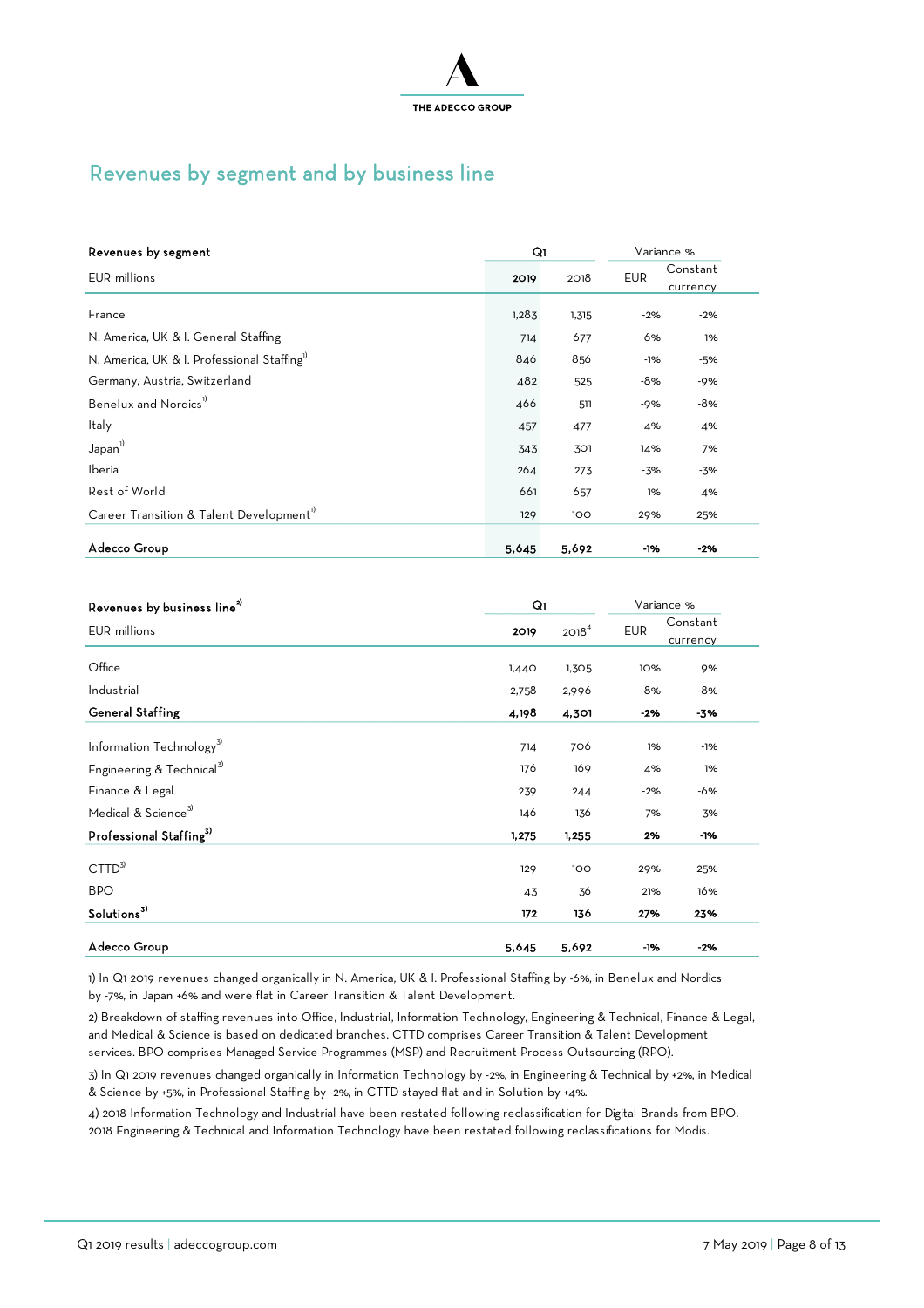

# $EBITA^{1)}$  and  $EBITA$  margin by segment

| <b>EBITA</b>                              | Q۱   |                 | Variance % |                      |  |
|-------------------------------------------|------|-----------------|------------|----------------------|--|
| EUR millions                              | 2019 | 2018            | <b>EUR</b> | Constant<br>currency |  |
| France                                    | 72   | 69              | 5%         | 5%                   |  |
| N. America, UK & I. General Staffing      | 19   | 16              | 21%        | 15%                  |  |
| N. America, UK & I. Professional Staffing | 39   | 41              | -6%        | $-11%$               |  |
| Germany, Austria, Switzerland             | 8    | (8)             | $-201%$    | $-201%$              |  |
| <b>Benelux and Nordics</b>                | 12   | 10 <sup>°</sup> | 22%        | 23%                  |  |
| Italy                                     | 34   | 35              | $-2%$      | $-2%$                |  |
| Japan                                     | 25   | 22              | 17%        | 10%                  |  |
| Iberia                                    | 14   | 13              | 7%         | 7%                   |  |
| Rest of World                             | 21   | 17              | 21%        | 26%                  |  |
| Career Transition & Talent Development    | 18   | 24              | $-28%$     | $-31%$               |  |
| Corporate                                 | (41) | (45)            | -8%        | $-11%$               |  |
| Adecco Group                              | 221  | 194             | 14%        | 11%                  |  |

|                                           | Q1    |         |                 |  |
|-------------------------------------------|-------|---------|-----------------|--|
| <b>EBITA</b> margin                       | 2019  | 2018    | Variance<br>bps |  |
| France                                    | 5.6%  | 5.2%    | 40              |  |
| N. America, UK & I. General Staffing      | 2.7%  | 2.3%    | 40              |  |
| N. America, UK & I. Professional Staffing | 4.6%  | 4.8%    | (2O)            |  |
| Germany, Austria, Switzerland             | 1.6%  | $-1.5%$ | 310             |  |
| <b>Benelux and Nordics</b>                | 2.5%  | 1.9%    | 60              |  |
| Italy                                     | 7.6%  | 7.4%    | 20              |  |
| Japan                                     | 7.4%  | 7.2%    | 20              |  |
| Iberia                                    | 5.1%  | 4.6%    | 50              |  |
| Rest of World                             | 3.3%  | 2.7%    | 60              |  |
| Career Transition & Talent Development    | 13.7% | 24.5%   | (1,080)         |  |
| Adecco Group                              | 3.9%  | 3.4%    | 50              |  |

1) EBITA is a non-US GAAP measure and refers to operating income before amortisation and impairment of goodwill and intangible assets.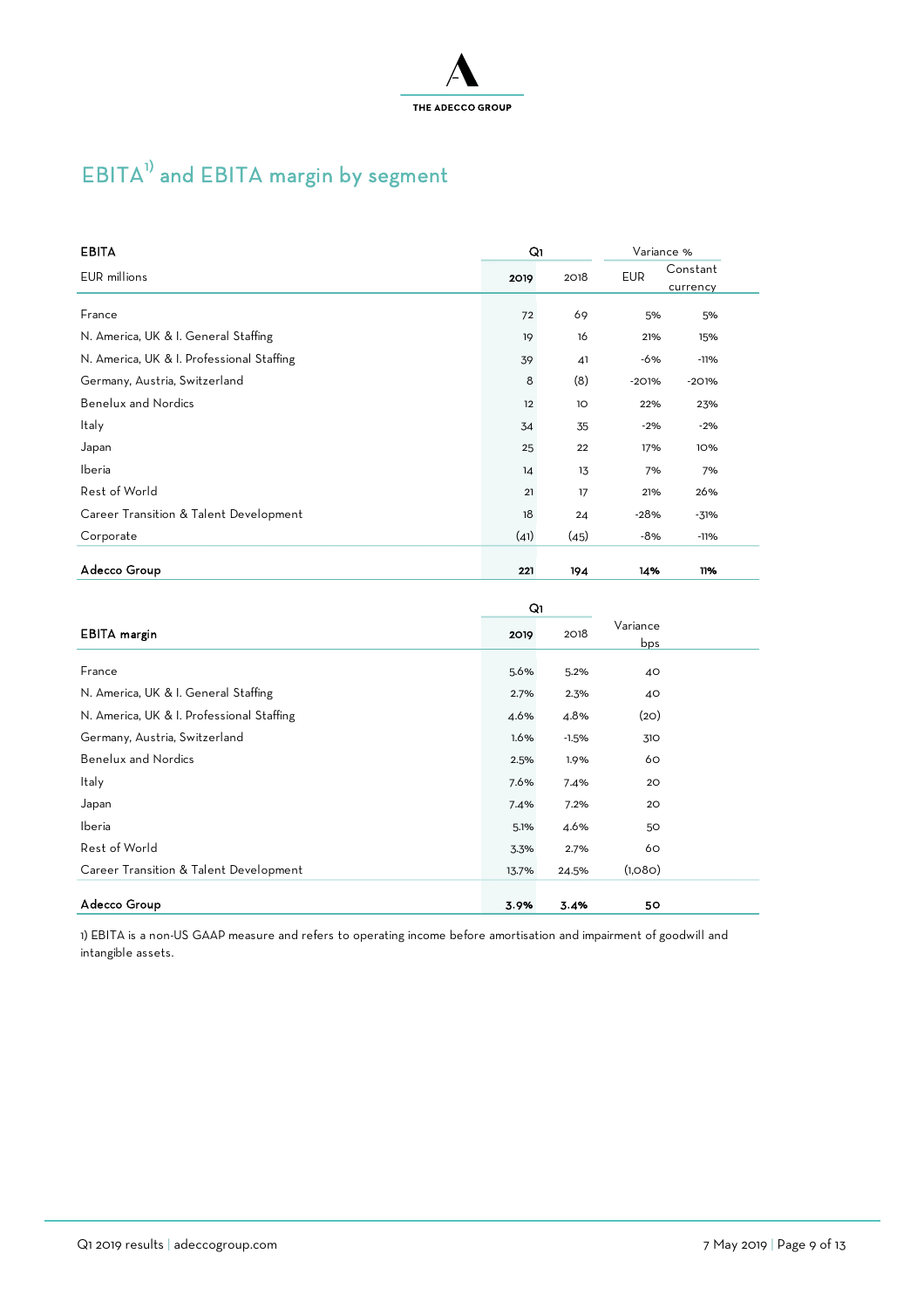

# Reconciliation of EBITA to EBITA excluding one-offs

| <b>EBITA</b>                              | <b>EBITA</b> excluding<br>one-offs |      | One-offs |                          | <b>EBITA</b> |      |
|-------------------------------------------|------------------------------------|------|----------|--------------------------|--------------|------|
| <b>EUR</b> millions                       | 2019                               | 2018 | 2019     | 2018                     | 2019         | 2018 |
| France                                    | 72                                 | 69   |          |                          | 72           | 69   |
| N. America, UK & I. General Staffing      | 19                                 | 16   |          |                          | 19           | 16   |
| N. America, UK & I. Professional Staffing | 40                                 | 42   |          | 1                        | 39           | 41   |
| Germany, Austria, Switzerland             | 8                                  | 6    |          | 14                       | 8            | (8)  |
| <b>Benelux and Nordics</b>                | 12                                 | 1O   |          | $\overline{\phantom{a}}$ | 12           | 1O   |
| Italy                                     | 34                                 | 35   |          | ٠                        | 34           | 35   |
| Japan                                     | 25                                 | 22   |          | ٠                        | 25           | 22   |
| Iberia                                    | 14                                 | 13   |          | ۰                        | 14           | 13   |
| Rest of World                             | 21                                 | 18   |          | ı                        | 21           | 17   |
| Career Transition & Talent Development    | 21                                 | 26   | 3        | ı                        | 18           | 24   |
| Corporate                                 | (40)                               | (43) | ı        | $\overline{2}$           | (41)         | (45) |
| Adecco Group                              | 226                                | 214  | 5        | 19                       | 221          | 194  |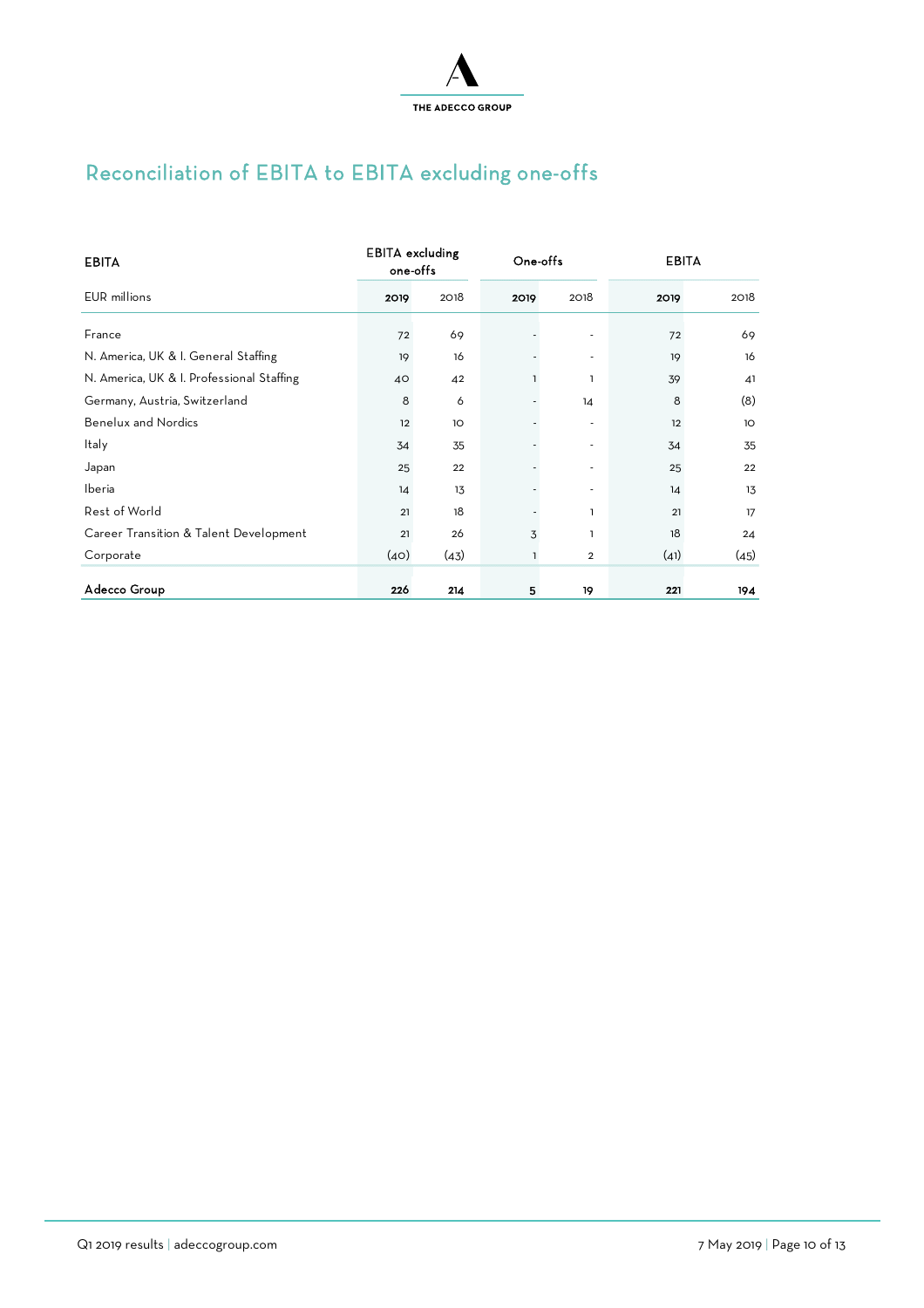

# Consolidated statements of operations

| <b>EUR</b> millions                                         | Q <sub>1</sub> |         | Variance % |                      |  |
|-------------------------------------------------------------|----------------|---------|------------|----------------------|--|
| except share and per share information                      | 2019           | 2018    | <b>EUR</b> | Constant<br>currency |  |
| Revenues                                                    | 5.645          | 5,692   | $-196$     | $-2%$                |  |
| Direct costs of services                                    | (4,565)        | (4,659) |            |                      |  |
| Gross profit                                                | 1,080          | 1,033   | 5%         | 3%                   |  |
|                                                             |                |         |            |                      |  |
| Selling, general, and administrative expenses               | (859)          | (839)   | 3%         | 1%                   |  |
| EBITA <sup>1</sup>                                          | 221            | 194     | 14%        | 11%                  |  |
|                                                             |                |         |            |                      |  |
| Amortisation of intangible assets                           | (14)           | (9)     |            |                      |  |
| <b>Operating income</b>                                     | 207            | 185     | 12%        | 10%                  |  |
|                                                             |                |         |            |                      |  |
| Interest expense                                            | (8)            | (12)    |            |                      |  |
| Other income/(expenses), net                                | (1)            | 13      |            |                      |  |
| Income before income taxes                                  | 198            | 186     | 7%         |                      |  |
|                                                             |                |         |            |                      |  |
| Provision for income taxes                                  | (65)           | (55)    |            |                      |  |
| Net income                                                  | 133            | 131     | 2%         |                      |  |
|                                                             |                |         |            |                      |  |
| Net income attributable to noncontrolling interests         |                | (1)     |            |                      |  |
|                                                             |                |         |            |                      |  |
| Net income attributable to Adecco Group shareholders        | 133            | 130     | 2%         |                      |  |
|                                                             |                |         |            |                      |  |
| Basic earnings per share <sup>2)</sup>                      | 0.82           | 0.79    | 4%         |                      |  |
| Diluted earnings per share <sup>3)</sup>                    | 0.82           | 0.78    | 4%         |                      |  |
|                                                             |                |         |            |                      |  |
| Gross margin                                                | 19.1%          | 18.1%   |            |                      |  |
| SG&A as a percentage of revenues                            | 15.2%          | 14.7%   |            |                      |  |
| EBITA margin                                                | 3.9%           | 3.4%    |            |                      |  |
| Operating income margin                                     | 3.7%           | 3.3%    |            |                      |  |
| Net income margin attributable to Adecco Group shareholders | 2.4%           | 2.3%    |            |                      |  |

1) EBITA is a non-US GAAP measure and refers to operating income before amortisation and impairment of goodwill and intangible assets.

2) Basic weighted-average shares were 162,639,947 in Q1 2019 (165,624,682 in Q1 2018).

3) Diluted weighted-average shares were 162,886,921 in Q1 2019 (165,977,510 in Q1 2018).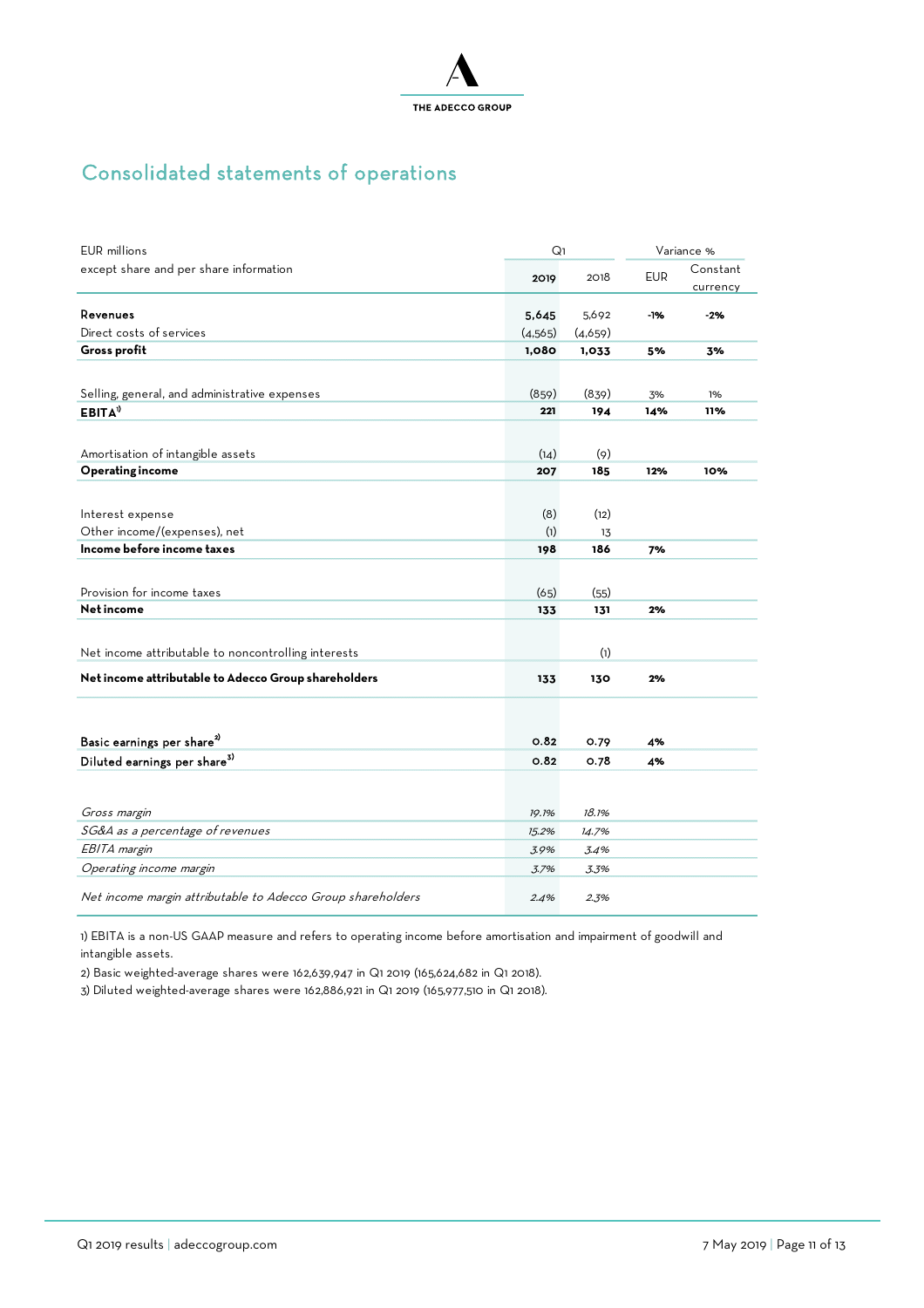

# Consolidated balance sheets

| EUR millions                                               | 31 March | 31 December |
|------------------------------------------------------------|----------|-------------|
|                                                            | 2019     | 2018        |
| Assets                                                     |          |             |
| Current assets:                                            |          |             |
| - Cash and cash equivalents                                | 683      | 652         |
| - Trade accounts receivable, net                           | 4,385    | 4,432       |
| - Other current assets                                     | 314      | 231         |
| Total current assets                                       | 5,382    | 5,315       |
|                                                            |          |             |
| Property, equipment, and leasehold improvements, net       | 291      | 282         |
| Operating lease right-of-use assets                        | 447      |             |
| Equity method investments                                  | 85       | 76          |
| Other assets                                               | 605      | 625         |
| Intangible assets, net                                     | 418      | 426         |
| Goodwill                                                   | 3,048    | 2,994       |
| <b>Total assets</b>                                        | 10,276   | 9,718       |
|                                                            |          |             |
|                                                            |          |             |
|                                                            |          |             |
| Liabilities and shareholders' equity                       |          |             |
| Liabilities                                                |          |             |
| Current liabilities:                                       |          |             |
| - Accounts payable and accrued expenses                    | 4,037    | 4.084       |
| - Current operating lease liabilities                      | 200      |             |
| - Short-term debt and current maturities of long-term debt | 258      | 267         |
| Total current liabilities                                  | 4,495    | 4,351       |
|                                                            |          |             |
| Operating lease liabilities                                | 266      |             |
| Long-term debt, less current maturities                    | 1,521    | 1,509       |
| Other liabilities                                          | 276      | 269         |
| <b>Total liabilities</b>                                   | 6,558    | 6,129       |
| Shareholders' equity                                       |          |             |
| Adecco Group shareholders' equity:                         |          |             |
| - Common shares                                            | 1O       | 10          |
| - Additional paid-in capital                               | 571      | 578         |
| - Treasury shares, at cost                                 | (207)    | (141)       |
| - Retained earnings                                        | 3,541    | 3,407       |
| - Accumulated other comprehensive income/(loss), net       | (205)    | (273)       |
| Total Adecco Group shareholders' equity                    | 3,710    | 3,581       |
|                                                            |          |             |
| Noncontrolling interests                                   | 8        | 8           |
| Total shareholders' equity                                 | 3,718    | 3,589       |
| Total liabilities and shareholders' equity                 | 10,276   | 9,718       |